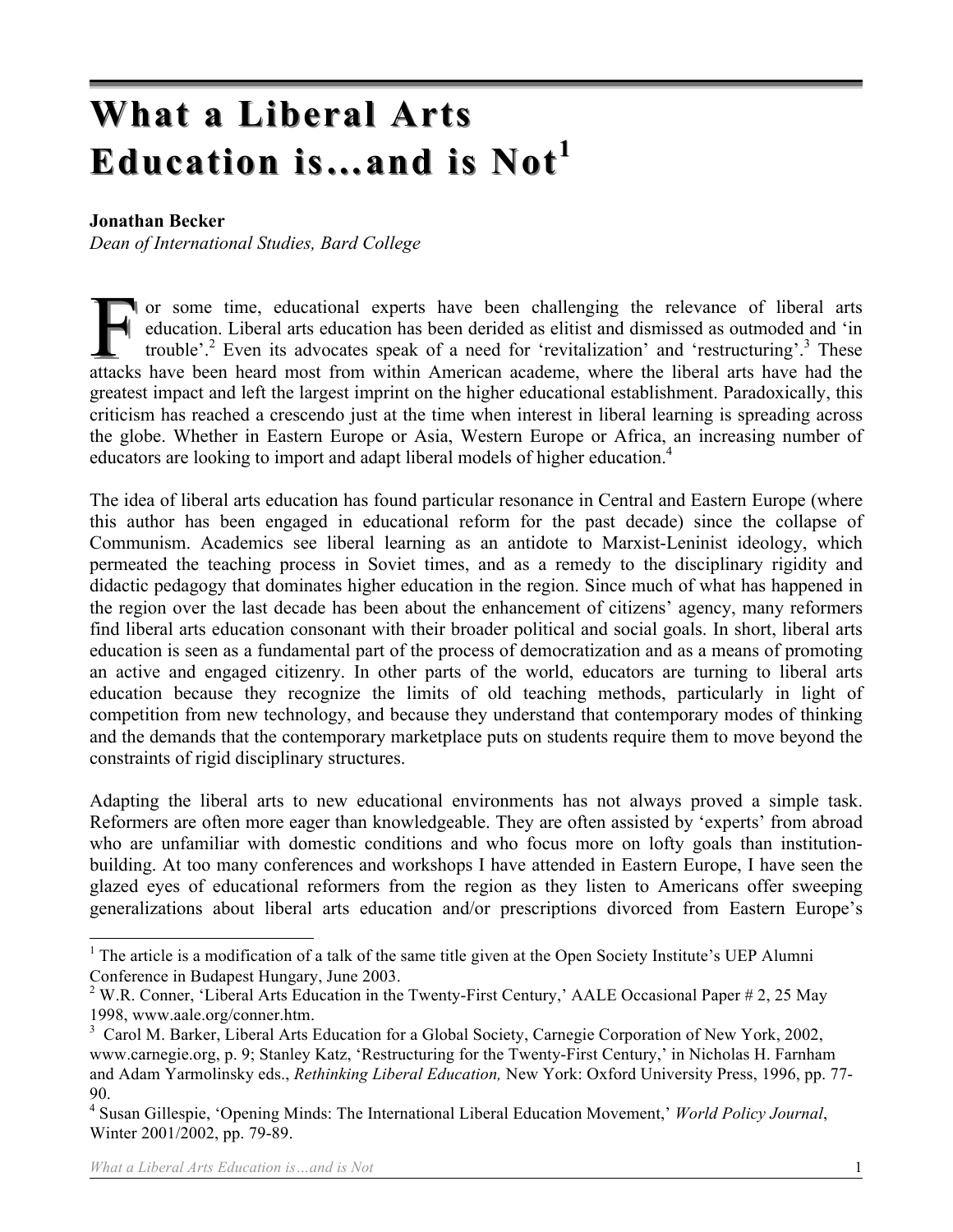reality. When the best that we can offer is soaring images and a paraphrase from Justice Potter Stewart's famous dictum on obscenity--you 'know it' when you 'see it'--we fail as educators and increase the likelihood of misinterpretations and ultimately dead ends. It is our duty as critical thinkers and educators to move beyond generalizations and sift out what is essential to a liberal arts education.

My goal in this essay is a very practical one: to provide a definition of a modern liberal arts education that will assist those involved in developing liberal arts institutions. I hope to articulate how, in a very practical way, liberal arts education works in higher educational institutions, particularly in the classroom.

This task is not simply an intellectual exercise. In the past six years, colleagues at Bard College and I have been involved in a project with St. Petersburg State University in Russia to create Smolny College, Russia's first accredited liberal arts institution. We have also been involved, to a greater or lesser extent, in other projects in Russia, where Smolny's accreditation by the Ministry of Education has created a precedent for the spread of the liberal arts, as well as in Germany, Romania, South Africa and China. While much that is presented here might seem obvious to those who are steeped in liberal arts traditions, each issue addressed has surfaced at some point as a real-world concern. One area that I focus on in particular, which is often overlooked, is what I call the nexus among administration, curriculum and pedagogy: the infrastructure that makes a liberal arts education possible. By articulating clearly how liberal arts systems work and dismissing misconceptions about liberal arts education we can inform potential reformers more clearly of the nature of the project they may wish to embark upon and the pitfalls they might face. The liberal arts is not an easy system to understand and can be challenging to adapt. People should know where they are sailing before leaving port.

It should also be underlined that the process is not a one-way street: there is a significant degree of reciprocity of learning when one goes through the process of examining different traditions and adapting a familiar institution to a foreign environment. By deconstructing the liberal arts and building it from the ground up we refine our thinking about our own educational system and learn of shortcomings as well as potential opportunities for change.

The essay relies much on the work of Philippe C. Schmitter and Terry Lynn Karl whose essay, 'What Democracy is... and is Not,' explores an even more timeworn and elusive concept.<sup>5</sup> In doing so, I will attempt to define the essential characteristics and concepts that distinguish liberal arts as a unique system of education, the procedures, rules and arrangements which create an enabling environment necessary for a liberal arts system to succeed, and highlight common misinterpretations and erroneous conclusions about liberal arts education.

### **Definition Definition**

 $\bar{\tau}$  n order to clarify what we mean by liberal arts education, we should start with a definition. The following definition focuses on the goals of liberal learning, an issue about which there is general consensus, as well as the means for obtaining these goals, something that is less frequently I n order to clari<br>following defin<br>consensus, as<br>discussed at length.

 <sup>5</sup> Philippe C. Schmitter and Terry Lynn Karl, 'What Democracy is… and is Not,' *Journal of Democracy*, vol 2, no. 3, Summer 1991, pp. 75-88.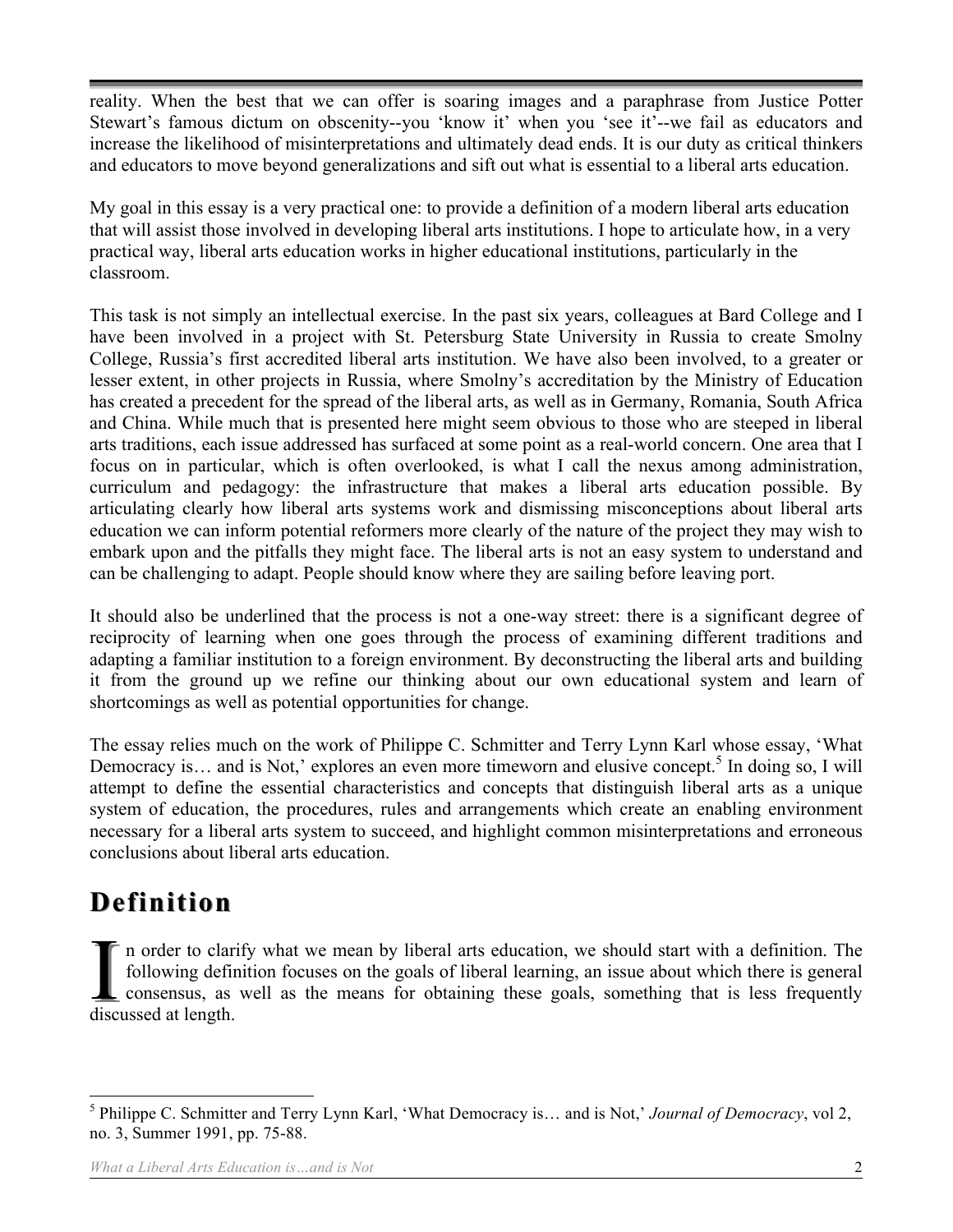*Modern liberal arts education is a system of higher education designed to foster in students the desire and capacity to learn, think critically, and communicate proficiently, and to prepare them to function as engaged citizens. It is distinguished by a flexible curriculum that allows for student choice and demands breadth, as well as depth, of study, and by a studentcentered pedagogy that is interactive and requires students to engage directly with critical texts within and outside of the classroom.*

Three initial points should be made about this definition. First, I intentionally use the term 'liberal arts' education as opposed to 'liberal' learning or education. While the two notions share similar goals and are often used interchangeably, in my view 'liberal arts' education is a more comprehensive package. For example, a teacher can reflect liberal educational pedagogy by using interactive teaching methods, but she might be isolated within her institution and constrained by a traditional curriculum. Similarly, a curriculum can have liberal elements, such as choice of classes, but might be structured in such a way that those elements are limited and peripheral. To be sure, many concepts associated with liberal education are the building blocks of the liberal arts: but while they are frequently necessary they are often insufficient to meet the criteria of liberal arts education. It is in this context that I use the term 'system' by which I mean 'an ensemble of patterns' that determine the educational process, including the curriculum and pedagogy.<sup>6</sup> In order to work properly, the ensemble must be 'institutionalized', which is to say 'habitually known, practiced and accepted by most, if not all' of the relevant actors, including faculty, students, administrators, governing bodies, and accreditors.<sup>7</sup> In other words, the vast majority of participants in a system of liberal arts education necessarily must be knowledgeable of, and willing to conform to, the expectations and requirements of that system. Finally, I specifically modify the term 'liberal arts' with the word 'modern' in order to underline my focus on contemporary practices. There is a long history of liberal arts education and some institutions take pride in their traditional ways. For example, St. John's College, which has branches in Annapolis, Maryland and Santa Fe, New Mexico maintains a distinctive 'great books curriculum' throughout its students' four years of study, harking back to the origins of liberal arts education in Europe and the United States. There is much that is of value in this approach, but it is important to stress that this is neither modern nor the norm, and thus falls outside of the definition offered here.<sup>8</sup>

### **Goals**

he first part of our definition speaks of goals. *The central tenet of liberal arts education is that it is more concerned with the development of the individual than the preparation of the student for a specific vocation.* Harking back to its Greek origins, it is concerned with shaping citizens The first part of our definition speaks of goals. The central tenet of liberal arts education is that<br>it is more concerned with the development of the individual than the preparation of the student<br>for a specific vocation. this to prepare students to function in a dynamic social environment. The liberal arts wager is that love of learning, capacity for critical thinking, and ability to communicate effectively are, in the course of their lives, more valuable to students than depth of knowledge in one subject. These qualities are particularly important in allowing graduates to adapt to changing social and economic conditions and to help them to continue to grow, learn, and adapt to changing conditions long after they have left the halls of academe.

 <sup>6</sup> Schmitter and Karl, 'What Democracy is…,' p. 76.

<sup>&</sup>lt;sup>7</sup> Schmitter and Karl, 'What Democracy is...,' p. 76.

<sup>8</sup> For further information on St. John's see http://www.sjca.edu.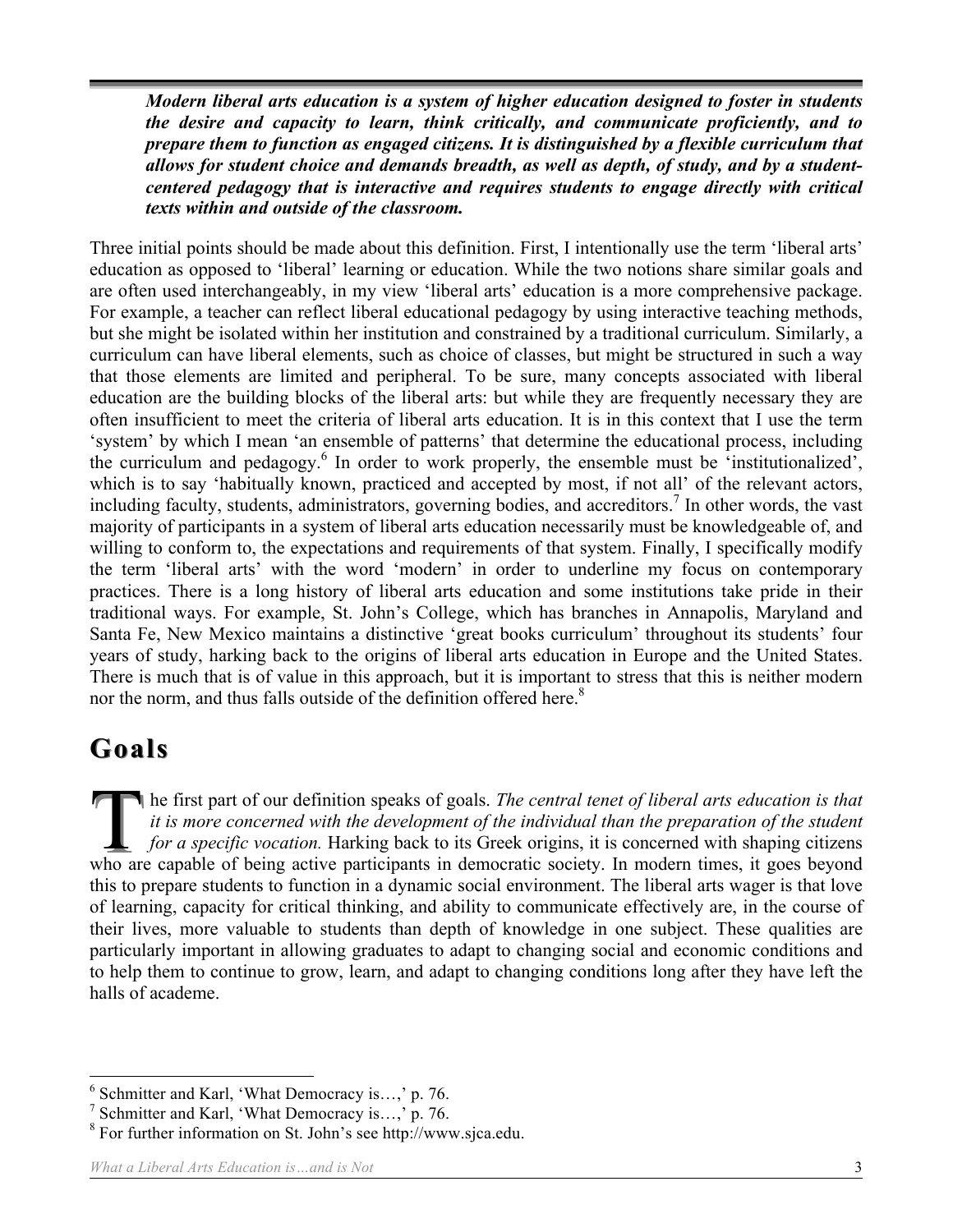### **Curriculum Curriculum**

he second part of the definition, which focuses on curriculum and pedagogy, is equally important and more critical to the international context in which liberal arts education now finds itself. It is one thing to speak of lofty goals; it is another to clarify the real-life The second part of the definition, which focuses<br>
important and more critical to the international c<br>
finds itself. It is one thing to speak of lofty<br>
circumstances that allow institutions to pursue such goals.

In terms of curriculum the first important characteristic of a liberal arts system is *student choice*. Student choice comes in two important forms: the curriculum is sufficiently flexible that students have substantial leeway to *choose courses* that they will take, and it offers students the possibility to *choose an area of academic concentration* (often called a 'major') after they have entered their higher educational institution. The very fact that students play a significant role in shaping their program of study is critical to the democratization of the educational process. Symbolically, it confirms that there is not a single path or a master plan to higher learning. Perhaps more importantly, the engagement of young adults in making critical educational choices prepares them for important decisions they will make later in life. Moreover, allowing students the flexibility to choose their area(s) of academic concentration after they have entered college/university underlines liberal arts' belief in the capacity of people for growth and change, its emphasis on continuous learning, and its stress on the importance of critical thinking, as opposed to the accumulation of knowledge. As such, the liberal arts approach strongly contrasts with classical continental European systems (West and East), adapted throughout the world, where students enter faculties/departments that are autonomous and operate effectively as miniuniversities: students enter the faculty of law, history, or engineering and never leave that faculty for their four or five years of study. The classical European system not only presupposes that students are certain of their main educational foci upon entrance to college/university, but it narrows their breadth of study once they have entered a higher educational institution.

 The emphasis on student choice in liberal arts education does not mean that anything is permitted (a source of great disappointment to some students at Smolny College who took the 'liberal' in liberal arts too literally). As our definition indicates, modern liberal arts education is supported by a curriculum designed to promote breadth as well as depth. Breadth of study is often ensured through requirements that students take a certain number of mandatory courses (often referred to as the 'general education requirements' or the 'core curriculum') that are designed to ensure that all students are exposed to classics and/or important modes of inquiry and approaches to knowledge.<sup>9</sup> Breadth can also be ensured through so-called 'distribution requirements', which oblige students to take courses in different groupings of disciplines, but without necessarily specifying which courses are required.<sup>10</sup>

These requirements are the subject of continual debate at most institutions (Bard, for example, is now undergoing one of its regular curricular reviews). Three important points should be raised here. First, to meet the liberal arts standard, there must be some structure that requires students to have curricular breadth. If breadth of study is optional, then the system's goals are critically undermined. Second, in

<sup>&</sup>lt;sup>9</sup> In other cases institutions have what can be called limited choice in the form of distribution requirements, which oblige students to take courses in different groupings of disciplines, but without necessarily specifying which classes are involved.

 $10$  For example, my institution currently requires students to take classes in seven areas: philosophical, aesthetic and interpretive discourses; literary texts and linguistics; social and historical disciplines; foreign language and culture; natural sciences, empirical social sciences or mathematics; practicing arts; and laboratory science or computationally based courses. They must also pass a quantitative test and take a course that entails a significant quantitative element. All courses are classified according to the requirements that they fulfill.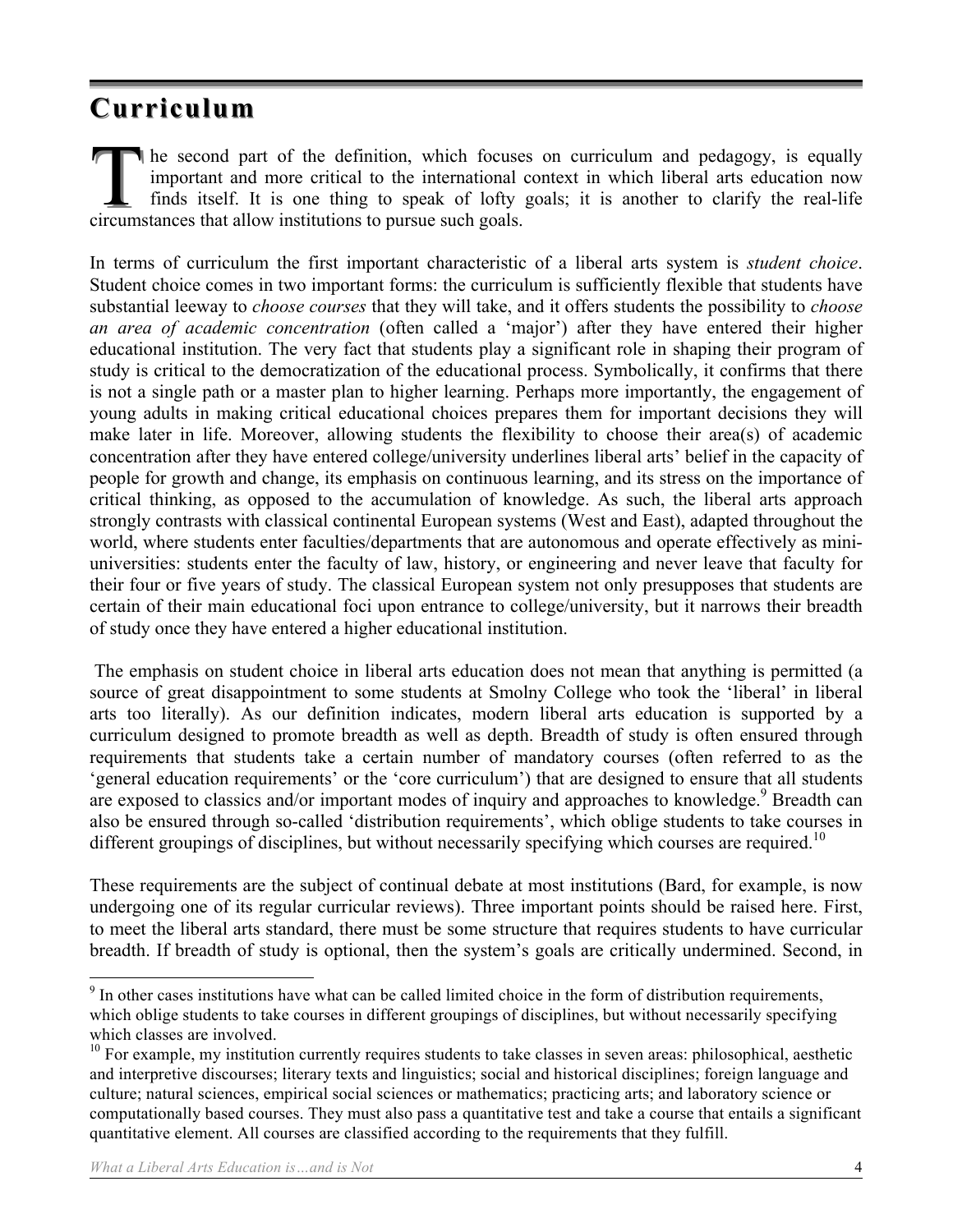the modern version of liberal arts education, curricular requirements should go beyond arts and humanities and extend to mathematics and the natural sciences. While liberal arts curriculums are most often associated with the humanities, it should be recognized that if students are to participate in important decisions confronting contemporary society then they must be numerate and understand modern scientific concepts. Moreover, going back centuries to the roots of the modern liberal arts, subjects such as mathematics and astronomy were considered essential parts of liberal education. Finally, the number of requirements cannot be so great as to preclude student choice, the importance of which was discussed above.

As far as depth is concerned, modern curriculums regularly require students to follow or design (together with faculty) a program of concentration or a major, the requirements of which must be clearly articulated and transparent. Academic programs may require students to take a certain number of courses in a given subject area, may specify certain mandatory courses, and may require or recommend a specific sequence of courses. They also may require or recommend courses in related areas. The overall goal is to ensure that graduates have a minimum proficiency in at least one coherent intellectual sphere (sometimes students focus on more than one area). It should also be stressed that concentrations or majors are not limited to traditional academic disciplines. Liberal arts institutions have been particularly strong at developing interdisciplinary programs that have supplemented and in some cases supplanted age-old approaches while maintaining intellectual integrity.

One note of caution is important to mention here: there is always going to be a tension between breadth and depth of curriculum. One tendency, particularly in institutions which operate in a milieu in which the continental European model dominates, is to over-plan concentrations/majors, which is to say to make majors so demanding that they emulate pre-existing structures in terms of requirements. This risks imperiling the breadth element of liberal arts education. Student choice should ideally not be limited to the breadth requirements outlined above but should be possible, within reason, throughout a student's education.

### **Pedagogy Pedagogy**

 $\blacksquare$  he other critical component of our definition of modern liberal arts education is pedagogy.<sup>11</sup> As Vartan Gregorian has argued, 'At the heart of liberal education is the act of teaching.'<sup>12</sup> Teachers sharpen their students' analytic skills by exposing them to different points of view, The other critical component of our definition of modern liberal arts education is pedagogy.<sup>11</sup> As<br>Vartan Gregorian has argued, 'At the heart of liberal education is the act of teaching.<sup>12</sup><br>Teachers sharpen their student texts with a critical eye. However, it is not simply the substance of teaching that is different but the entire approach to the educational process. An interactive, student-centered pedagogy means that the classroom is not a one-way transmission belt of knowledge from professor to student. Specifically, instruction does not simply consist of a teacher reading lectures to students, as is common throughout much of the world. Instead, learning within the classroom is an interactive process. The classroom is an environment in which students are encouraged to question assumptions and conclusions and to learn from each other, thus democratizing the learning experience. In order to be prepared to participate in this democratized classroom, a significant amount of learning must take place outside of the classroom. Students are expected to engage in primary and/or secondary texts that analyze issues to be addressed

 $11$  For a useful exploration of teaching and pedagogy, see Carol Geary Schneider and Robert Shornberg,

<sup>&#</sup>x27;Contemporary Understandings of Liberal Education,' Association of American Colleges and Universities, 2001.

<sup>12</sup> Vartan Gregorian, quoted in Eugene M. Lang, 'Distinctively American: The Liberal Arts College,' *Daedalus*, Winter 1999, p. 135.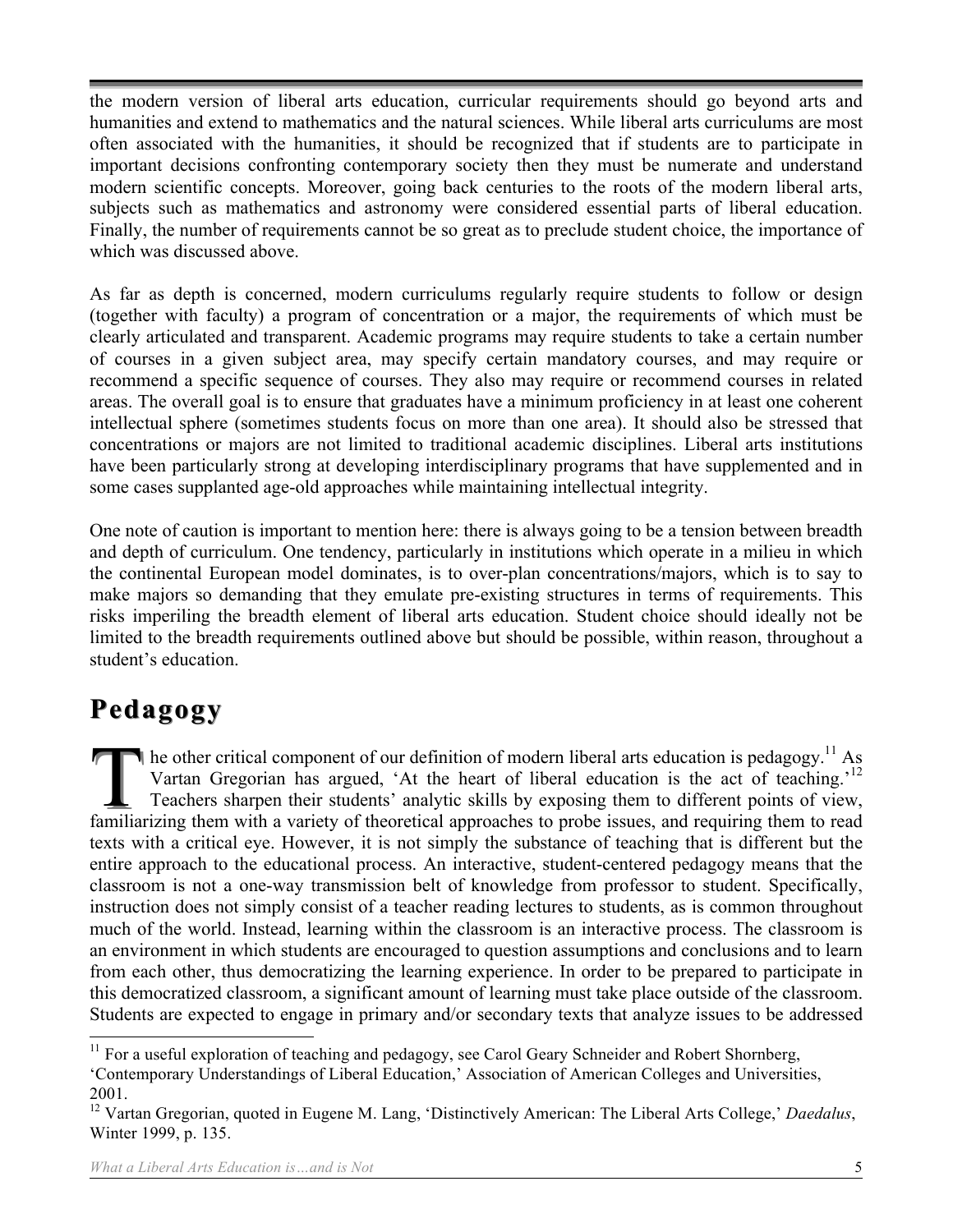during a class. Because of this students are empowered to offer informed insights and even to draw conclusions different from the teacher. The teacher provides guidance, clarifies issues, expresses her views and evaluates the performance of students. However, she does not stand alone, unquestioned.

Of course, specific pedagogic approaches will vary according to teacher and subject matter. A liberal arts system leaves room for different teaching styles. Not all teaching in liberal arts institutions depends on a pure Socratic method. Moreover, the degree of interactivity can alter according to the subject matter: a course in physics will offer different challenges and take a different structure from a course in history. However, regardless of the teacher and the subject matter there are certain characteristics which must predominate in a liberal arts system: learning is interactive, students are encouraged to raise questions and challenge assumptions, the teacher does not have a monopoly on knowledge, and a significant amount of learning takes place outside of the classroom.

## **Procedures, Rules and Arrangements of Procedures, Rules and Arrangements of a Liberal Arts Education a Liberal Arts Education**

 $\bar{\tau}$  ow that we have examined some of the essential characteristics and concepts that distinguish the liberal arts as a system of higher education, we must turn our attention to the real world and focus on factors that enable such a system to exist. Here we will look at structural issues The liberal arts as a system of higher education, we must turn our attention to the real world and focus on factors that enable such a system to exist. Here we will look at structural issues that exist at the nexus of admi pertaining to teaching and pedagogy. The former are particularly important because they are too often afterthoughts: educators are so often focused on the goals of the liberal arts that they give short shrift to critical mechanisms which make a liberal arts system work.

#### **Structural Issues Structural Issues**

he first important structural area is the administrative framework: there must be *an academic calendar, credit system, and class schedule that facilitate rather than impede the pillars of breadth and depth* in a liberal arts educational system. This might sound banal, but one would The first important structural area is the administrative framework: there must be *an academic calendar, credit system, and class schedule that facilitate rather than impede the pillars of breadth and depth in a liberal a* this phenomenon that I have witnessed happened at the Central European University (CEU) in Budapest,<sup>13</sup> a new and very progressive 'liberal' (but not liberal arts) institution, where I worked in the mid 1990s: due to the speed with which CEU was established in the wake of the collapse of Communism, it fell into the trap of replicating continental European traditions of departmental autonomy, with departments acting effectively as separate institutions. Departments created their own academic programs from the bottom up, the result being that one relatively small (500 student) university had eight departments with six academic calendars, five credit systems and three definitions of a class hour. These structures created the equivalent of non-tariff barriers between departments, crippling the capacity of students to take courses in other departments (for example, the second trimester for political science students was 10 while it was sixteen weeks for history) and impeding the development of interdisciplinary programs, a critical element of the institution's mission. In other milder cases, even at my current institution, conflicting class scheduling between, for example, the

 $13$  At the time, CEU, founded by George Soros, had campuses in Budapest, Prague and Warsaw. Currently it has only a campus in Budapest.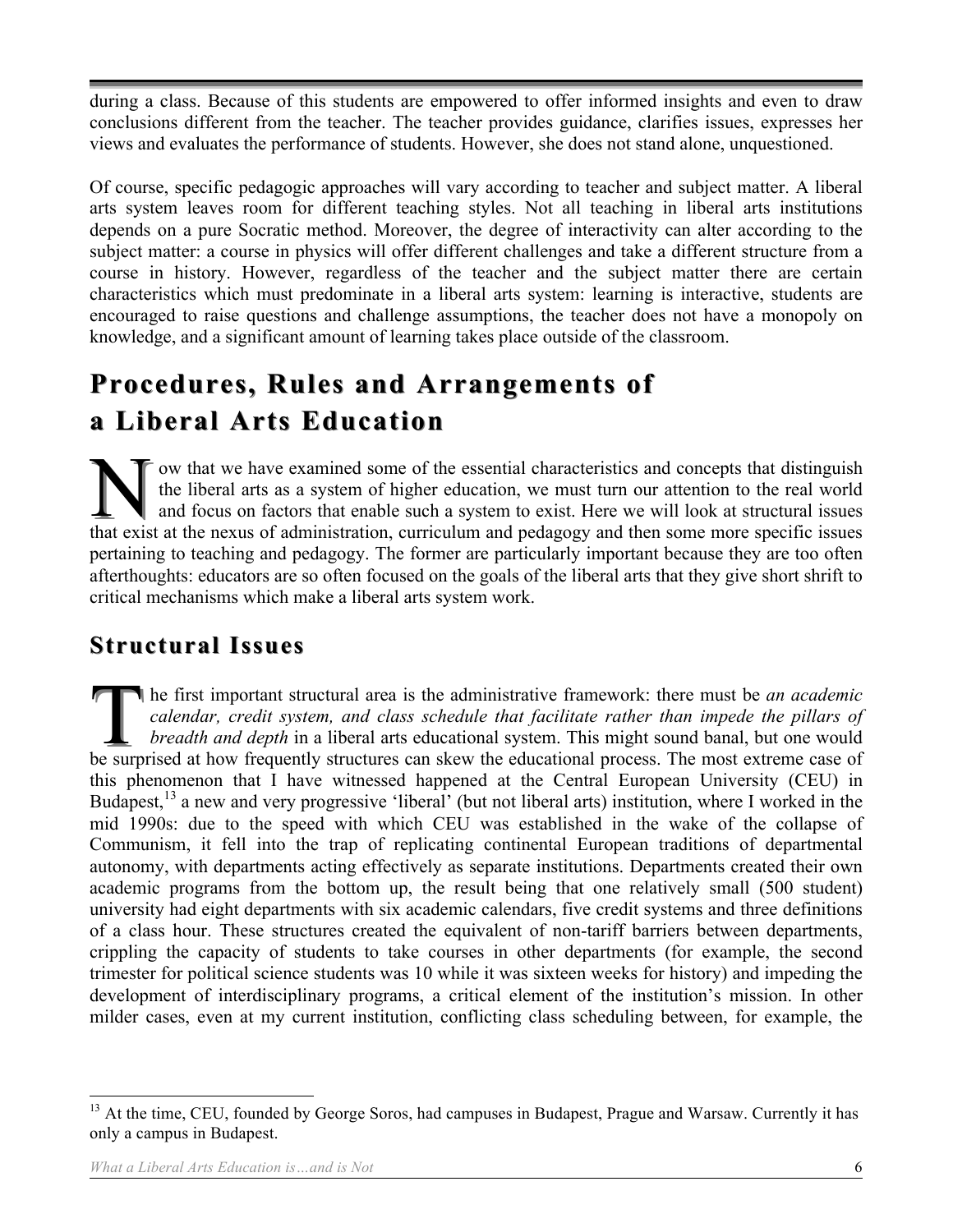sciences and studio arts, has created insuperable conflicts between disciplines even when there is consistency in calendar and credit system. $14$ 

A second important structural issue that has an important impact on a liberal arts system is the framework that determines the amount of time students regularly spend in the classroom and the number of courses they can take at any one time. Because liberal arts education consists of a studentcentered pedagogy with a democratized classroom it requires that *students prepare for class by reading texts on their own*. It also requires that *students produce written work*. This means that students cannot be in class every day for six or seven hours and that they cannot take ten, twelve or even fourteen courses at one time, as is common in many countries of the former Soviet Union. Such structures, which are often created in response to state requirements, leave little time for independent reading and writing by students thus creating a dependency on the teacher as a purveyor of knowledge. In reality, if the pedagogy at an institution is consistent with the liberal arts approach it would be difficult, in my mind, for most students to take more than four or five standard courses at one time, six at the most. (There might be variation for courses with lesser than the standard number of credits). This does not, however, mean that attending class is unimportant. On the contrary: since so much emphasis is placed on learning in the classroom, students must be expected to attend class regularly and to contribute to the learning process by raising questions and participating in discussions. This is not the case in the classical European systems where attendance at lectures is often optional. Indeed, attendance is so important that many liberal arts institutions have specific policies that lower grades of students who do not attend class regularly.

The final structural issue, which moves closer to the issue of teaching, relates to the classroom. In short, *classes must be small* enough that interactive teaching is possible. There is no magic number, and much depends on subject and teacher. However, it is clear that large lecture halls filled with students are incompatible with a liberal arts education. In most cases, the vast majority of classes at a liberal arts institution would allow for substantive discussion, and many would have the intimate environment of an academic seminar. In other words, we are talking about low tens of students.<sup>15</sup>

The downside of this approach is that it is very expensive. It is therefore worth noting that some of the larger institutions in the United States, including large state universities, have developed cost-effective strategies that allow them to accommodate the demands of a liberal arts system. In these institutions large courses are structured so that all students are expected to attend lectures presented by the primary teacher, but additionally the class is divided into smaller groups that meet regularly in a seminar format to discuss in more detail the substance of the lecture and assigned readings. The primary lecture might contain some interactive elements but such interactivity is fundamentally limited due to the constraining nature of the large lecture hall and to the inherent impossibility of large-scale student participation. As such it is not ideal.<sup>16</sup> That having been said, if effectively structured and if the other factors discussed below are addressed, this approach can meet the minimal systemic requirements for a

<sup>&</sup>lt;sup>14</sup> For example, at Bard we discovered that students were discouraged, and in some cases prevented, from taking classes in the sciences because core science courses were scheduled to meet on Mondays and Thursdays (with Thursdays including long periods of lab work) while the vast majority of courses in the social studies, arts and humanities were scheduled on Mondays and Wednesdays or Tuesdays and Thursdays.

<sup>&</sup>lt;sup>15</sup> It is also beneficial, although not essential, that the physical set-up of the classroom is such that chairs are set up in a circular or rectangular pattern, rather than facing forward towards the teacher. This breaks down barriers, encourages participation, and reinforces the democratic nature of learning.

<sup>&</sup>lt;sup>16</sup> Another problem in the United States is that too often the smaller seminars tend to be overseen by graduate students who have relatively little teaching experience and/or knowledge of the subject being taught.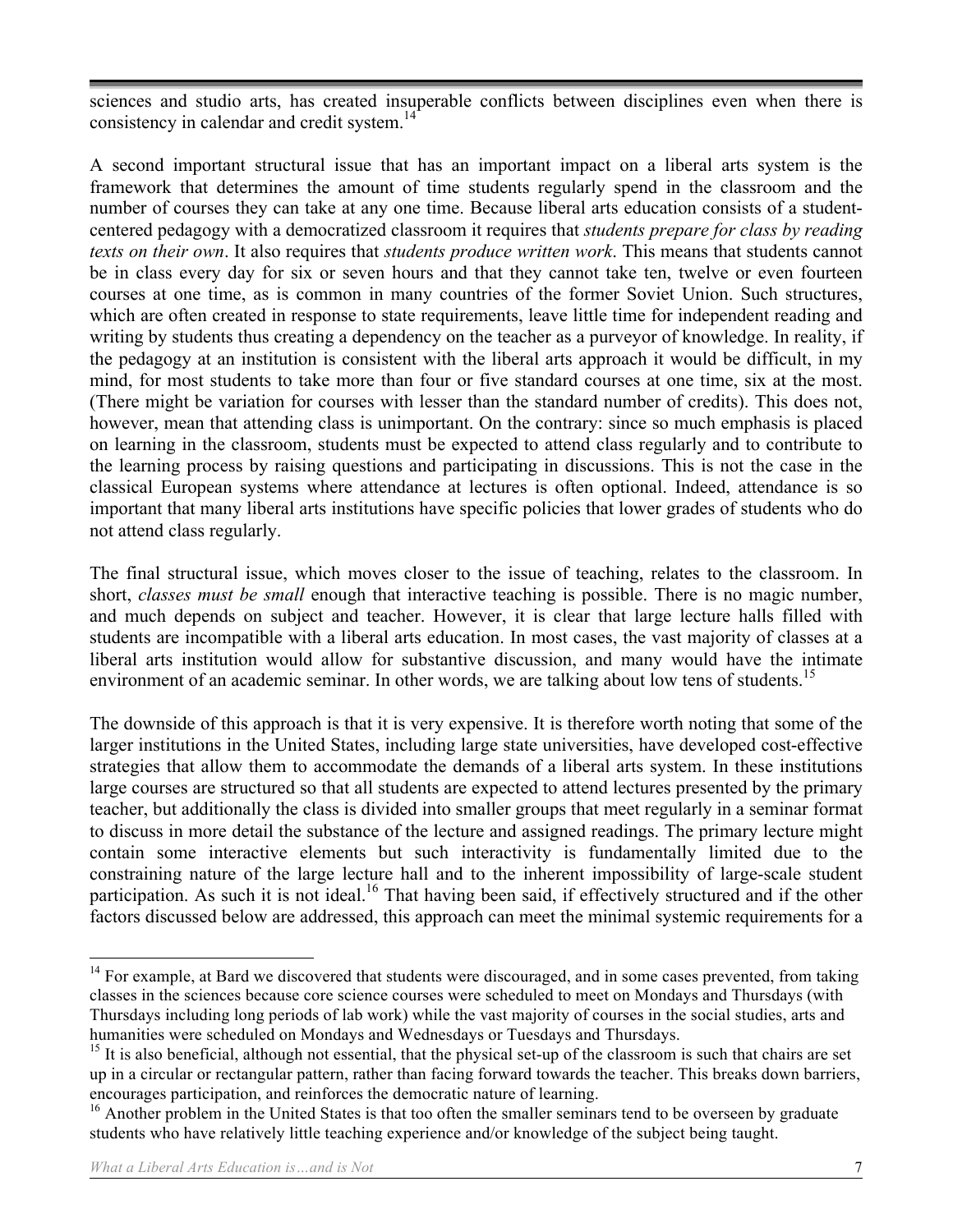modern liberal arts education. Indeed, given financial circumstances in many countries interested in liberal arts education, it might be the only alternative available.

### **Teaching and Pedagogy Teaching and Pedagogy**

e begin our examination of the procedures, rules and arrangements associated with teaching and pedagogy by focusing on the preparation that must take place prior to the meeting between teachers and students in the classroom. As suggested above, it is essential that students be *assigned readings* prior to classes at which the subject of the readings is discussed. Interactive teaching and the democratization of the classroom are fundamentally constrained if students have not read preparatory materials. If no such materials are provided, substantive discussion is extremely difficult and students are reduced largely to asking questions about facts. They are not in a position to challenge their teacher's interpretation or to learn effectively from each other.

In this context it is essential that *students be provided with a syllabus structured in such a way as to outline specific readings for specific class sessions*. 17 A long list of recommended readings for a course, as is common in many countries, does not suffice for two critical reasons. First, there is no assurance that students will know what readings are appropriate for any given class, let alone that they will have read them. Second, the interactive process is paralyzed if there are no common referent points amongst the students.<sup>18</sup>

A logical corollary to this is that *assigned readings must be readily available to students*. Whether assigned readings can be purchased, accessed through a library or over the Internet, or given to students, environmental circumstances must exist so that all students can reasonably have the opportunity to read the assigned materials. This might sound intuitive, but I have seen a case in which an entire class was assigned to read a book, one copy of which was available in the entire city. In other circumstances assigned readings have not been available at all. A fancy syllabus that is not supported by available materials is close to worthless. This speaks to a potentially uncomfortable reality: in order for a liberal arts system to succeed, extensive investment in libraries and/or modern communications technology must occur.

Another key area of teaching and pedagogy is found in the *evaluation of student work*. While there are many theories about effective evaluation methods, there are certain issues that are critical to the system of liberal arts education, particularly in terms of promoting transparency and accountability necessary for democratic learning. First, there must be transparency about what types of work contribute to the teacher's evaluation of students. The course syllabus should outline the assignments and tasks that are expected of students and how their performance on those assignments contributes to their final evaluation. Second, contemporary liberal arts education places an emphasis on continuous assessment, which is to say that the final mark is based on an accumulation of results from a number of

 $17$  This syllabus may include many other things, such as a clear articulation of the primary issues addressed in the course, a summary of the main questions to be examined during the course, study tips, and recommended readings. As is discussed below, it should also contain a clear articulation of expectations of students, including all elements that contribute to a student's final grade.

 $18$  Informing students of assigned readings as the course unfolds, as opposed to providing them in a syllabus, can theoretically allow students to be prepared for interactive discussion. However, real-world experience leads me to believe that it is a vastly inferior and, in fact, unworkable alternative. In reality, it almost always results in difficulties because materials prove not to be available on short notice, students who are absent do not learn of the assignments, and students are deprived of the opportunity to plan ahead.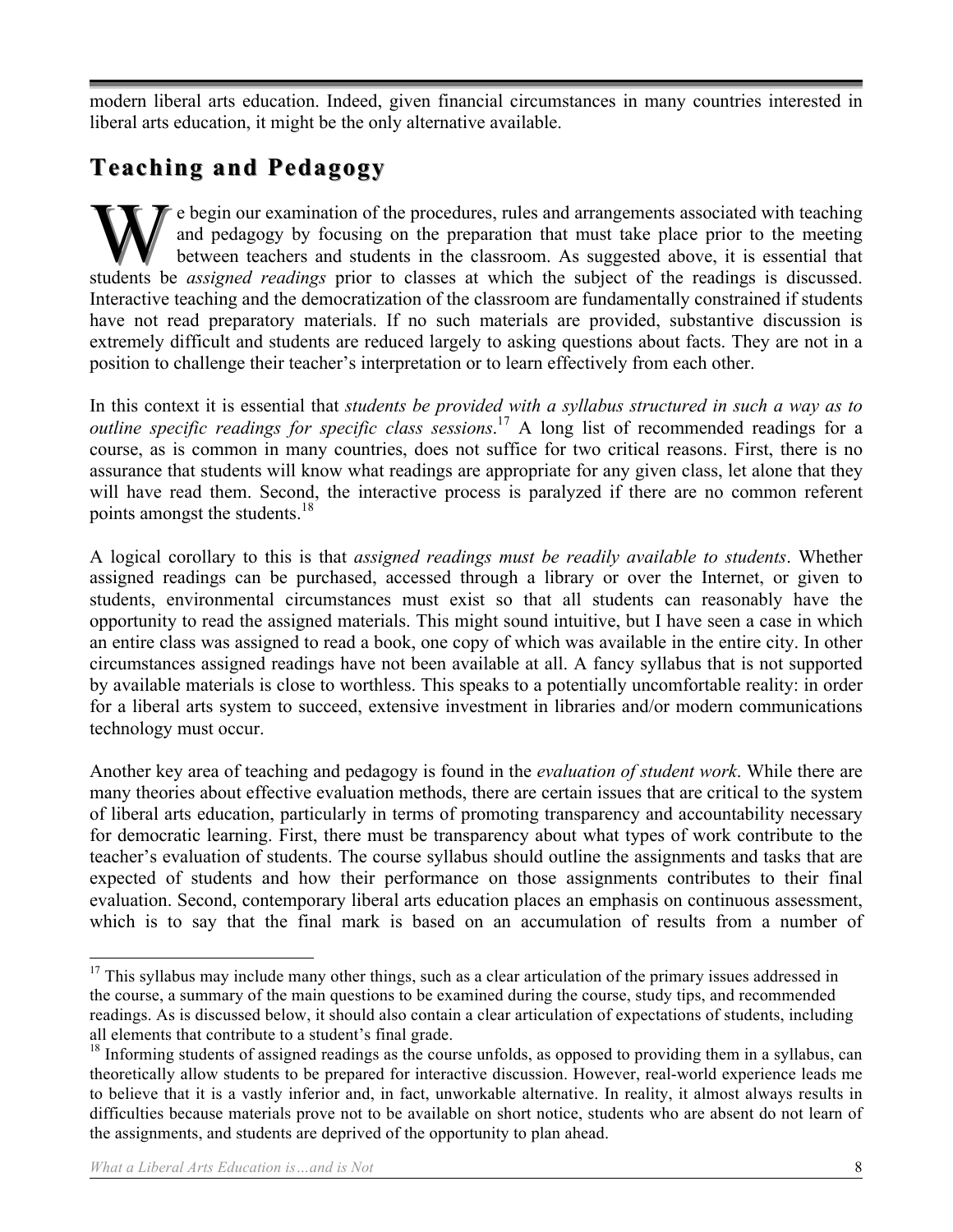assignments, including, but not limited to: mid-way exams, final exams, essays, research papers, oral reports, laboratory research, art projects, and class participation.

There are a number of important points that follow from this. The modern liberal arts education rejects the near or total dependence on the final examination for a student's grade. In particular it rejects a mark largely or totally dependent on a one-on-one oral exam, a method regularly used in Europe and the former Soviet space. Why is this the case? It is assumed that the goal of the evaluation project is not simply to assess students but to help them to learn and improve: a highly weighted final examination simply does not offer the opportunity for useful feedback. Oral finals are particularly problematic because they are neither transparent nor verifiable. They reinforce the omnipotence of the faculty member and, experience has shown, they leave great latitude for results based inappropriately on extra-curricular issues, including some that are clearly not in keeping with the democratic principles underlying liberal education. Does this mean that a modern liberal arts educational system rejects final exams? The answer is no. A final or an exam at the end of the course can form part of a final mark. Some subjects are more conducive to finals than others. The point is that a final exam should not, as a matter of habit, dominate the evaluation process within a liberal arts system and that efforts should be made to reduce the circumstances in which the final constitutes all or the predominant part of the grade.

The discussion of evaluation and continuous assessment raises two additional issues. The first one focuses on the type of assignments students are given: it is extremely important in the modern liberal arts education to require students to write essays and research papers. If a primary goal of liberal arts education is to foster in students the capacity to communicate proficiently then students must be required to develop their written skills. Oral skills are no doubt important, and one product of my experience in Russia is a belief that American institutions need to place a greater emphasis here. However, there is no substitute for written communication for developing the capacity to analyze and argue, and through the writing process to develop and refine ideas. It is worth adding that, especially in the Internet age, cultivating in students the capacity to conduct effective research is also vitally important. Skill needs have changed for engaged citizens: instead of learning how to find information they must now learn how to sift critically through the huge volumes of information available.

One final element in terms of evaluation of student work that is important to examine is the nature of faculty feedback to students. A liberal arts education places a *premium on substantive and timely feedback*. Teacher feedback is one of the primary ways through which learning occurs, particularly in the development of research and writing skills. I have witnessed circumstances in which teachers have made the shift to continuous assessment and assigned research papers but failed to provide students with substantive comments on their work. In some cases students received minimal comments and in other cases they only received grades. This reflects one of the great challenges of liberal arts education: it is time intensive for the faculty and thus can be costly.

#### **Additional Issues Additional Issues**

here are a number of other procedures, rules and arrangements that are critical to a liberal arts system of education that are worth mentioning: T

 The admissions system must be transparent, free and fair. It is impossible to have a democratic form of education if the starting point is riddled with corruption and nepotism.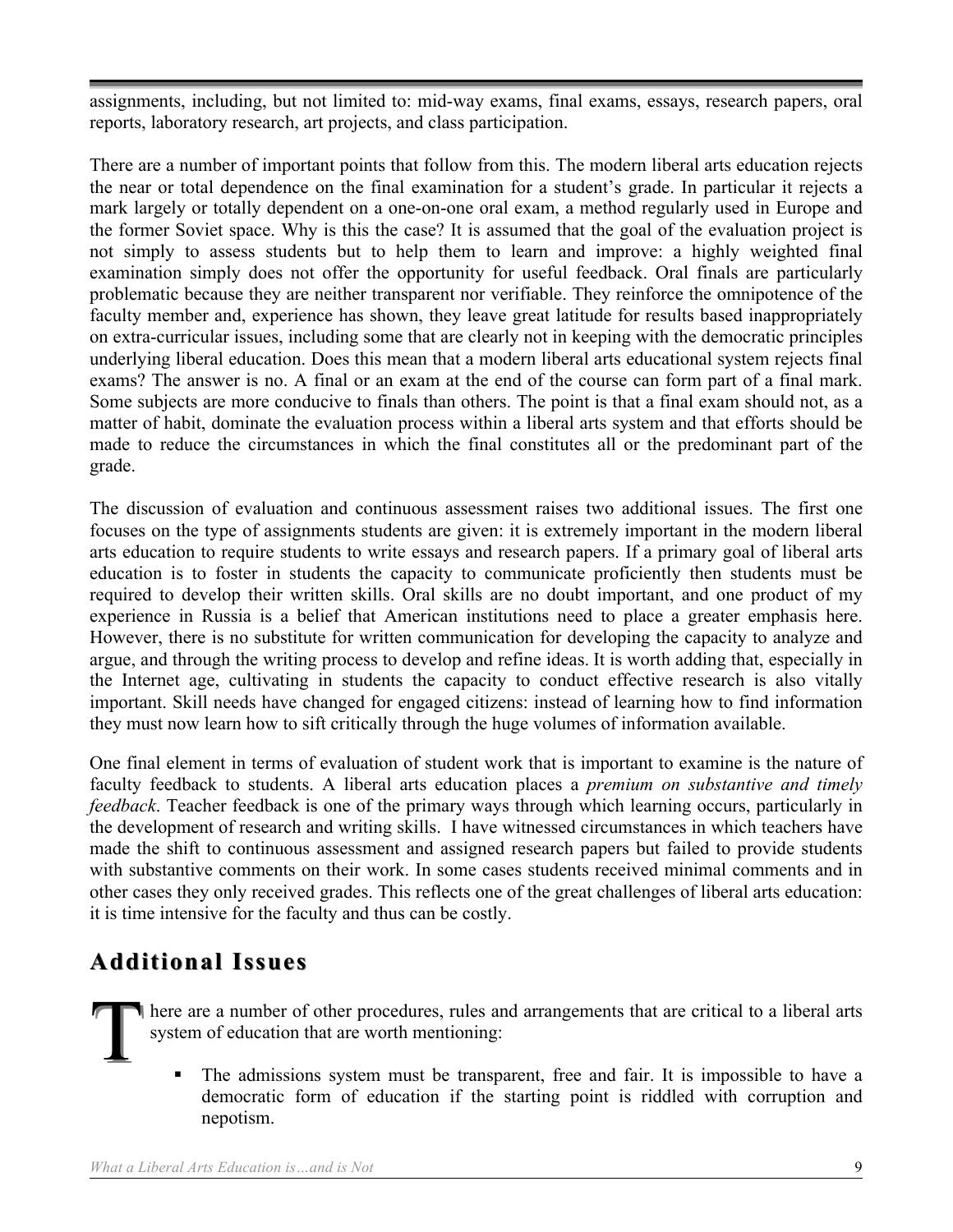- Students need to be advised effectively. Because the system celebrates student choice but maintains a number of requirements, it is essential that students be guided through the educational process.
- Student transcripts should be available to advisers. Experience at Smolny College has demonstrated that the transcript transforms the advising process.
- There should be a developed credit system that is translatable across national boundaries. Given that notions of citizenship have gone global and the ever expanding demands for student mobility, modern liberal arts institutions need to ensure that their product is transferable across national boundaries. A coherent and transparent credit system is the foundation of such exchanges.

### **What Liberal Arts Education Is Not What Arts Education Is**

hus far we have attempted to define modern liberal arts education and identify some of the procedures, rules and arrangements that make such a system of education possible. We have also attempted to articulate why a liberal arts education cannot be reduced simply to the goals I hus far we have attempted to define modern liberal arts education and identify some of the procedures, rules and arrangements that make such a system of education possible. We have also attempted to articulate why a libe liberal arts education is not. Often liberal arts education appears to be an empty vessel into which numerous ideas and assumptions are poured. Addressing some common misunderstandings, some of which have been alluded to above, will help to avoid some dead ends.

**First,** modern liberal arts education does not exclusively take place at the so-called residential liberal arts colleges. It is true that liberal arts education has is most famously associated with traditional liberal arts colleges, like Amherst, Swarthmore and Bowdoin. Due to historical and financial reasons (in spite of efforts to provide aid to needy students and to promote diversity), such institutions are often perceived as elitist. Indeed, they educate a very small percentage of the college-educated population.<sup>19</sup> However, the success of liberal arts education is that it has reached far beyond these institutions. In other words, liberal arts education is not simply for residential liberal arts colleges. Through special programs and structures that create what are essentially schools or institutes within universities, even large state institutions with tens of thousands of students offer a liberal arts education.<sup>20</sup> Such an approach is particularly useful in countries undergoing educational reform because it allows reformers to graft modern liberal arts structures onto established institutions. In so doing the liberal arts institutions benefit from the universities' resources, particularly faculty, teaching space and libraries. The faculty can work exclusively in the liberal arts program or can lead dual lives, as it were, working in the liberal arts unit while maintaining their foot in the more traditional faculties/departments. One important point worth noting is that we have found in our experience in Russia that faculty who teach both in the liberal arts college and in traditional departments internalize many of the liberal teaching methods they are required to incorporate into their teaching in the liberal arts program and apply them, where possible to their other educational contexts. As such liberal arts institutions can impart some of the values of liberal education even to traditional institutions.

**Second,** a liberal arts system is not synonymous with the four-year bachelor's degree programs envisioned in the Bologna process in Europe. It is perfectly possible to have a four-year bachelor's degree program which has neither the curricular nor the pedagogic specificities of the liberal arts system. The liberal arts is about an approach to education: a four-year time line does not define it.

 <sup>19</sup> Eugene M. Lang, 'Distinctively American: The Liberal Arts College,' *Daedalus*, Winter 1999, pp. 133-150. <sup>20</sup> See, for example, the University of Michigan, http://www.lsa.umich.edu/lsa/parents/liberal\_arts/.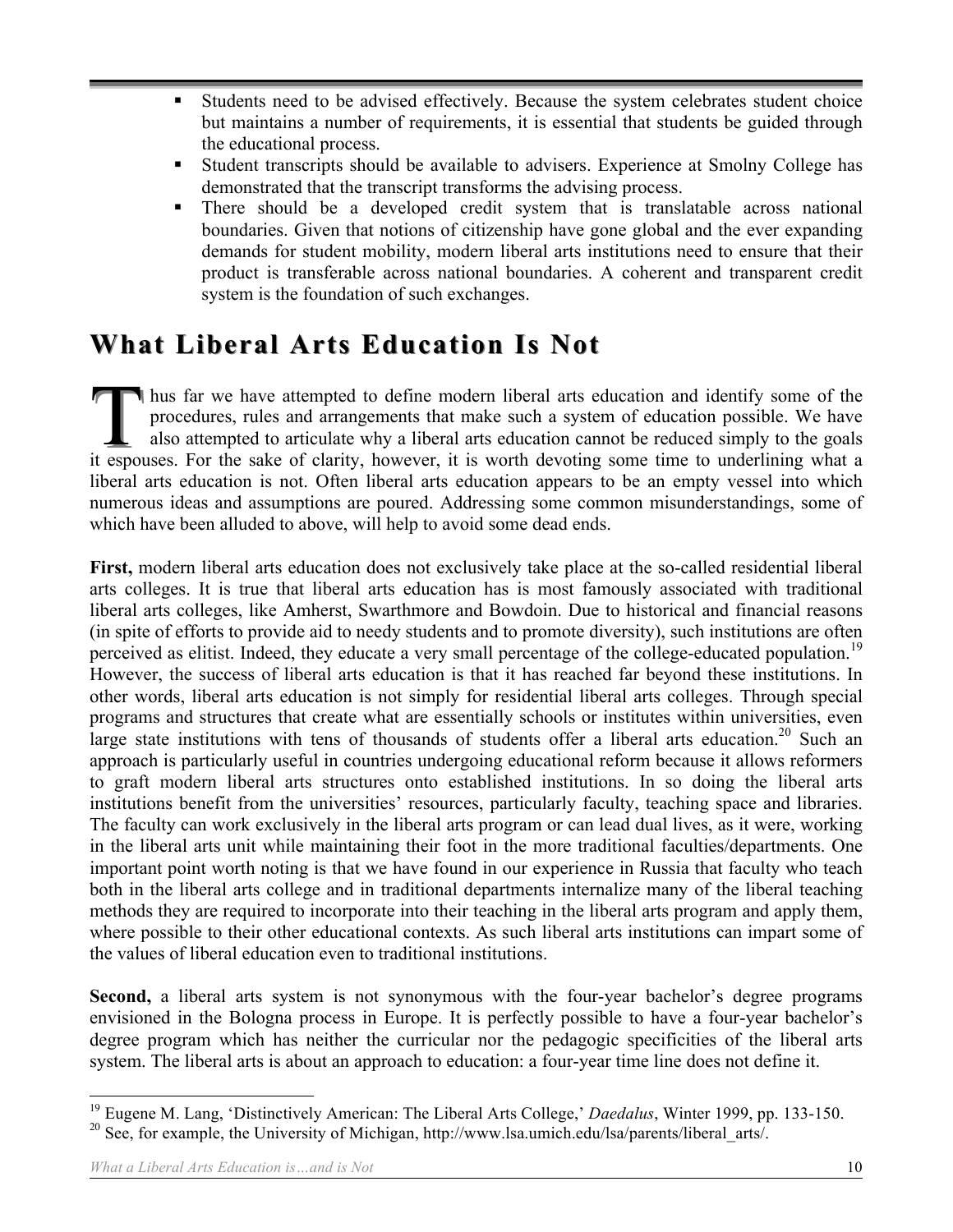**Third,** the liberal arts need not replace the predominant educational system. It can coexist with and even productively interact with more traditional systems. One thing that Russian faculty who teach both in the liberal arts and traditional university environments have noted is that their teaching, regardless of the milieu, has been transformed by their liberal arts experience. As such, it should be viewed as complementary instead of competitive.

**Fourth,** a modern liberal arts education does not simply focus on the arts, or exclusively on the arts and humanities. If a modern liberal arts education is to fulfill its function of creating prepared and engaged citizens, then it must embrace social sciences, including quantitative social sciences, and life and physical sciences in traditional and/or innovative interdisciplinary ways. Similarly, it does not focus exclusively on 'great books'.

There is an interesting question as to whether a liberal arts education can include elements of professional training, be it in journalism, marketing or computer training. Some liberal arts institutions strictly prohibit the inclusion of pre-professional training as components of their degree. I do not have strong feelings here but tend to err on the side of flexibility. In my view, pre-professional training can form a component of liberal arts education, but only insofar as it plays a distinctly secondary role to those disciplines which are consistent with the core goals of liberal arts education, particularly developing in students the desire and capacity to learn, think critically, and communicate proficiently.

**Fifth,** a liberal arts education does not mean that literally anything is allowed for students in terms of course selection and curriculum. The educational process in a liberal arts system is governed by what can be called *'bounded uncertainty'*. 21 Students have great latitude to chose courses and develop a program of study. However, they are still often required to take courses in a number of disciplines and to focus on one or more coherent disciplinary or interdisciplinary areas. They do not have the choice, as it were, of submitting assigned work if they hope to perform well (and yes, students are evaluated in liberal arts institutions).

**Sixth,** liberal arts institutions are not only associated exclusively with politically liberal outlooks. Indeed, if they wish to develop critical thinkers and active citizens, they should ensure that students are exposed to a number of perspectives, including those associated with more politically conservative approaches to issues. Liberal arts institutions have ample room for faculty and students, as well as assigned readings, which cover the political spectrum.

**Seventh,** a liberal arts education does not sentence graduates to a lifetime of unemployment. The opposite is true: many employers, including those in areas of business and finance, seek to hire liberal arts graduates, and many are liberal arts graduates themselves.<sup>22</sup> Liberal arts education prepares graduates for new economic conditions that emphasize flexibility and adaptability instead of singlecompany or single-industry lifetime employment.<sup>23</sup> By focusing on the development of the person and endowing students with the capacity to think critically, problem-solve, and communicate effectively,

<sup>&</sup>lt;sup>21</sup> Schmitter and Karl, 'What Democracy is...,' p. 82.

<sup>&</sup>lt;sup>22</sup> Richard H. Hersh, 'The Liberal Arts College: The Most Practical and Professional Education for the Twenty-First Century,' *Liberal Education*, Summer 1997, pp. 26-33.<br><sup>23</sup> A World Bank report on education in Europe and Central Asia stresses that the shift from centrally planned to market

economies 'will increasingly require workers with better information-processing, problem-solving, and knowing—how-tolearn –to-learn skills. Available international test data show that ECA (Europe and Central Asia) countries are significantly behind OECD countries in many such skills.' Sue E. Berryman, 'Hidden Challenges to Education Systems in Transition Economies,' The World Bank, Europe and Central Asia Region, Human Development Sector, September 2000, p. 13.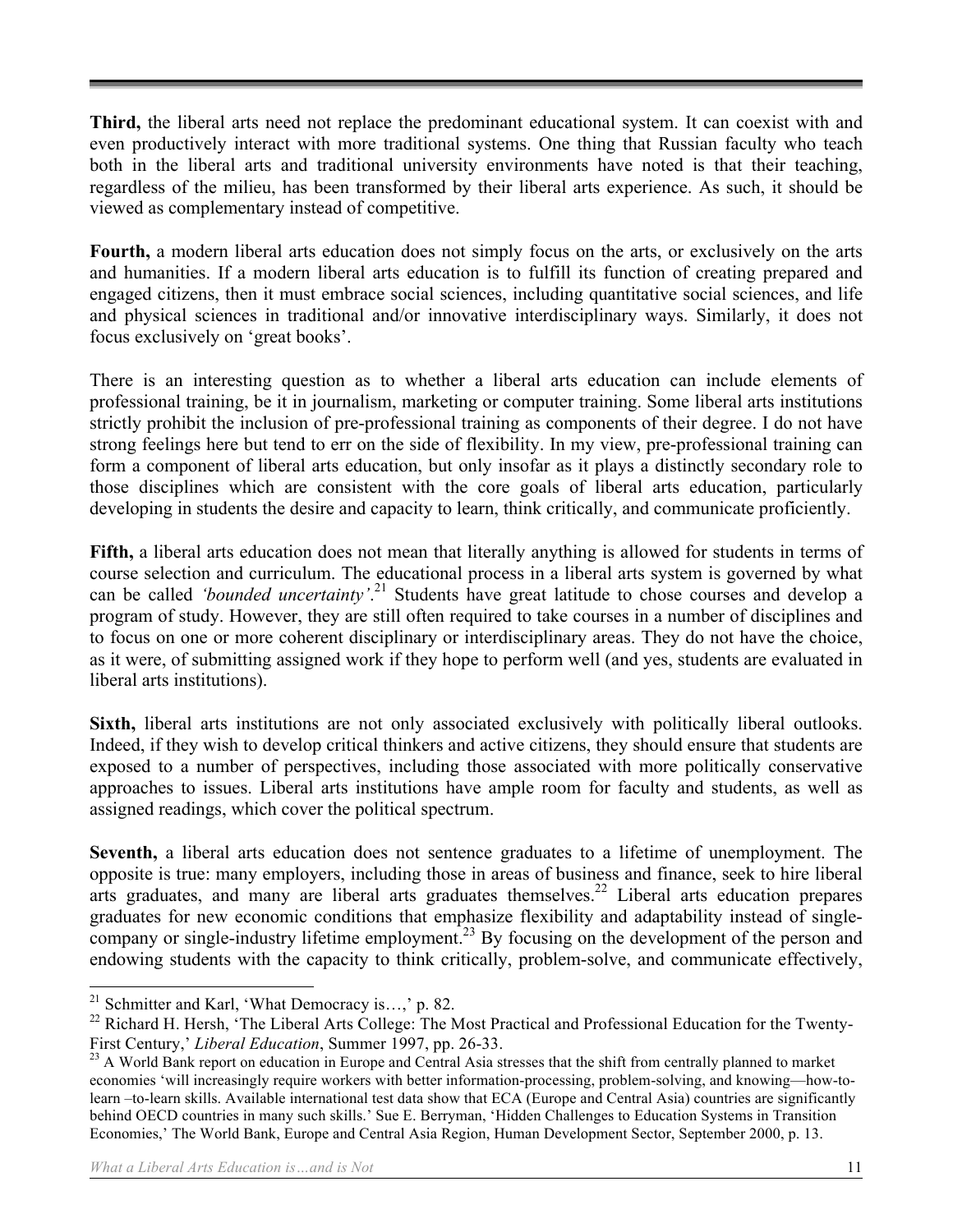liberal arts education fosters in students the capacity to respond to changing circumstances. That is an essential part of the liberal arts wager. Liberal arts graduates might not initially appear as prepared for the job market as others, but in the long run their abilities are likely to make them greater contributors to their places of employment than their more narrowly trained colleagues.

**Eighth,** the liberal arts' focus on pedagogy does not preclude active research agendas for faculty. Indeed, in spite of heavy teaching demands, faculty should be encouraged to pursue academic research. Faculty who conduct research tend to be better teachers because they are more knowledgeable about, and engaged with, their subjects and more aware of new theoretical developments within their fields.

**Finally,** the liberal arts is not a static system of education. One of the reasons it has thrived for so long is its capacity to modify its procedures, rules and arrangements in response to changing circumstances. As technological changes continue, pedagogical approaches will evolve. As the liberal arts system goes global, it will incorporate national traditions and adjust to new environments. There are many elements that will remain essential to a liberal arts education, but as a system it is not stuck in time.

## **Concluding Reflections Concluding**

o a large extent, this paper has been written in response to the growing interest in liberal arts education across the globe. However, as potential reformers and their supporters consider embarking upon the liberal arts project, there are a number of challenges that they should be o a la<br>
educa<br>
emba<br>
cognizant of:

- The liberal arts system is resource intensive. The liberal arts system needs more faculty and a greater number of classrooms than other systems of higher education. It also requires a library and/or communications technology that can accommodate the large volume of assigned readings and sufficient administrative resources to ensure that the complex structure remains coherent. Given increasing demands on state budgets, potential reformers will have to be creative in finding ways to adapt the system if it is to 'go global' as so many seek.
- The liberal arts curriculum can conflict with state standards. In countries where there are many curricular requirements (ranging from the number of courses to the subjects which must be covered), there need to be compromises on the part of the state or creative solutions within the curriculum. Smolny College in Russia has been fortunate that the Ministry of Education has been so responsive to this new form of education and, in fact, implemented one of the most important educational reforms in post-Communist Europe in response to the curricular demands of the liberal arts. Not all ministries will be so responsive.
- The liberal arts pedagogy can be tremendously challenging to faculty accustomed to more didactic approaches. For teachers who are used to reading lectures, particularly ones who have been doing so for decades, the democratization of the classroom can prove extremely troubling, particularly when it entails students challenging their interpretations. Moreover, as we mentioned earlier, the time commitment necessary for liberal arts teaching can also prove problematic: faculty need to prepare their course syllabi and ensure readings are available, read multiple written assignments and provide feedback to students. In places where economies dictate that faculty have two or three jobs, they simply may not be able to devote the time necessary to respond to the demands of the liberal arts.